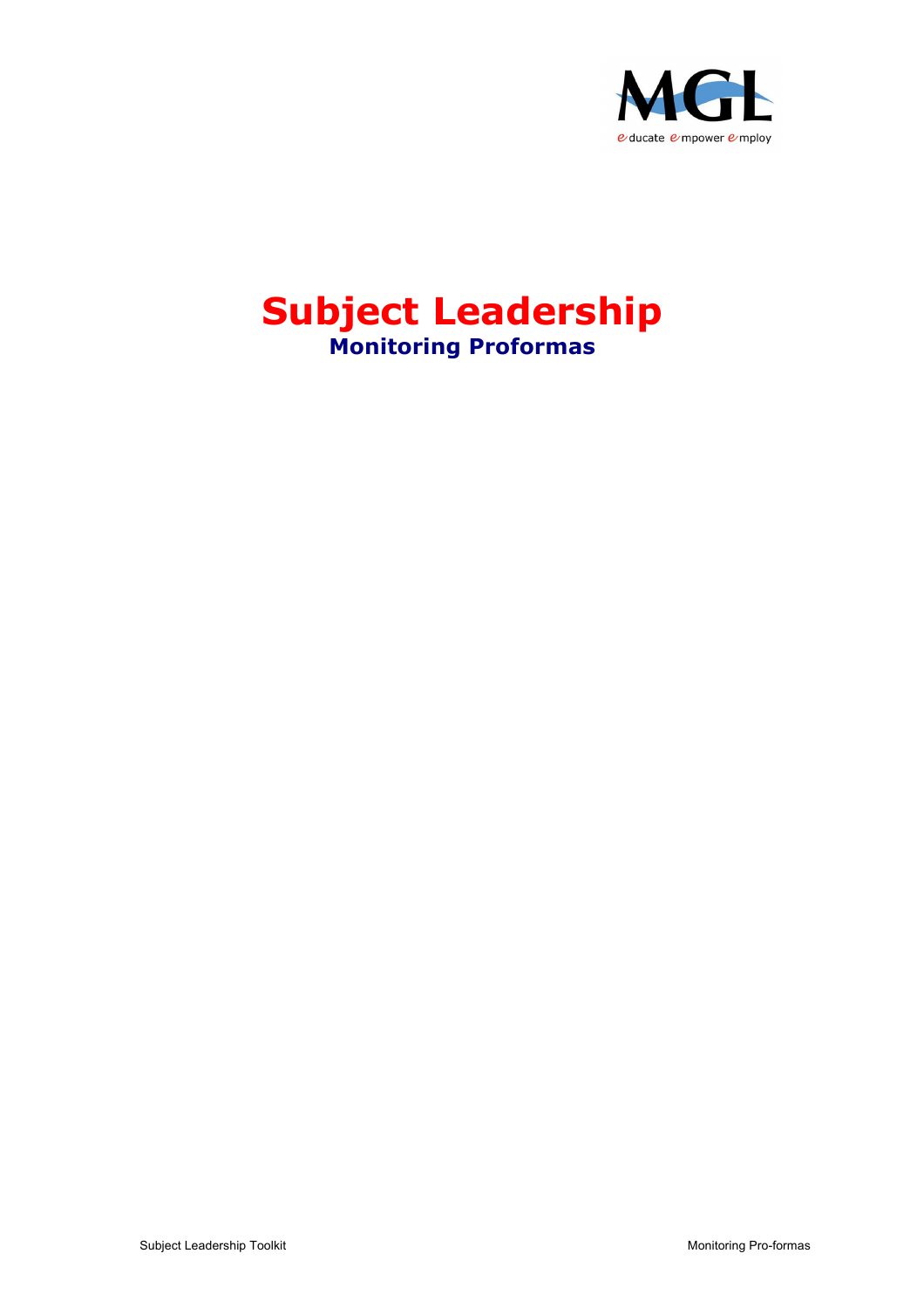

#### Lesson Observation Form

Name \_\_\_\_\_\_\_\_\_\_\_\_\_\_\_\_\_\_\_ Date\_\_\_\_\_\_\_\_\_

Lesson Objective \_\_\_\_\_\_\_\_\_\_\_\_\_\_\_\_\_\_\_\_\_\_\_\_\_\_\_\_\_\_\_\_\_\_\_\_\_\_\_\_\_\_\_\_\_\_

Lesson Focus \_\_\_\_\_\_\_\_\_\_\_\_\_\_\_\_\_\_\_\_\_\_\_\_\_\_\_\_\_\_\_\_\_\_\_\_\_\_\_\_\_\_\_\_\_\_\_\_\_

| <b>Focus Area</b>                     | Y/N | <b>Comment</b> |
|---------------------------------------|-----|----------------|
| Starts/finishes on time in good order |     |                |
| Clear 3 part lesson                   |     |                |
| Well prepared/planned                 |     |                |
| Under control                         |     |                |
| Lesson objectives met                 |     |                |
| Teaching style meets pupils needs     |     |                |
| Every pupil involved                  |     |                |
| Looks ahead to next lesson            |     |                |
| Pupil interest maintained             |     |                |
| Part of a balanced weeks curriculum   |     |                |
| Is based on the NC but allows for     |     |                |
| individual need                       |     |                |
| Progression ensured                   |     |                |
| Well resourced                        |     |                |
| Good role modelling demonstrated      |     |                |
| Consistent approach                   |     |                |
| Good Subject Knowledge                |     |                |
| Cross curricular aspects included     |     |                |
| Transfer of learning to reality       |     |                |
| Differentiation where appropriate     |     |                |
| Use of available resources            |     |                |
| Organisation of resources             |     |                |
| Use of Voice                          |     |                |
| Flexible response to situations       |     |                |
| Role of GTA/other adults              |     |                |
| Group Dynamics/organisation           |     |                |
| Use of praise                         |     |                |
| Relationships with pupils             |     |                |
| Questioning techniques                |     |                |
| <b>Monitoring Progress</b>            |     |                |
| Managing disruption                   |     |                |
| Pupil response                        |     |                |
| Management of IEPs                    |     |                |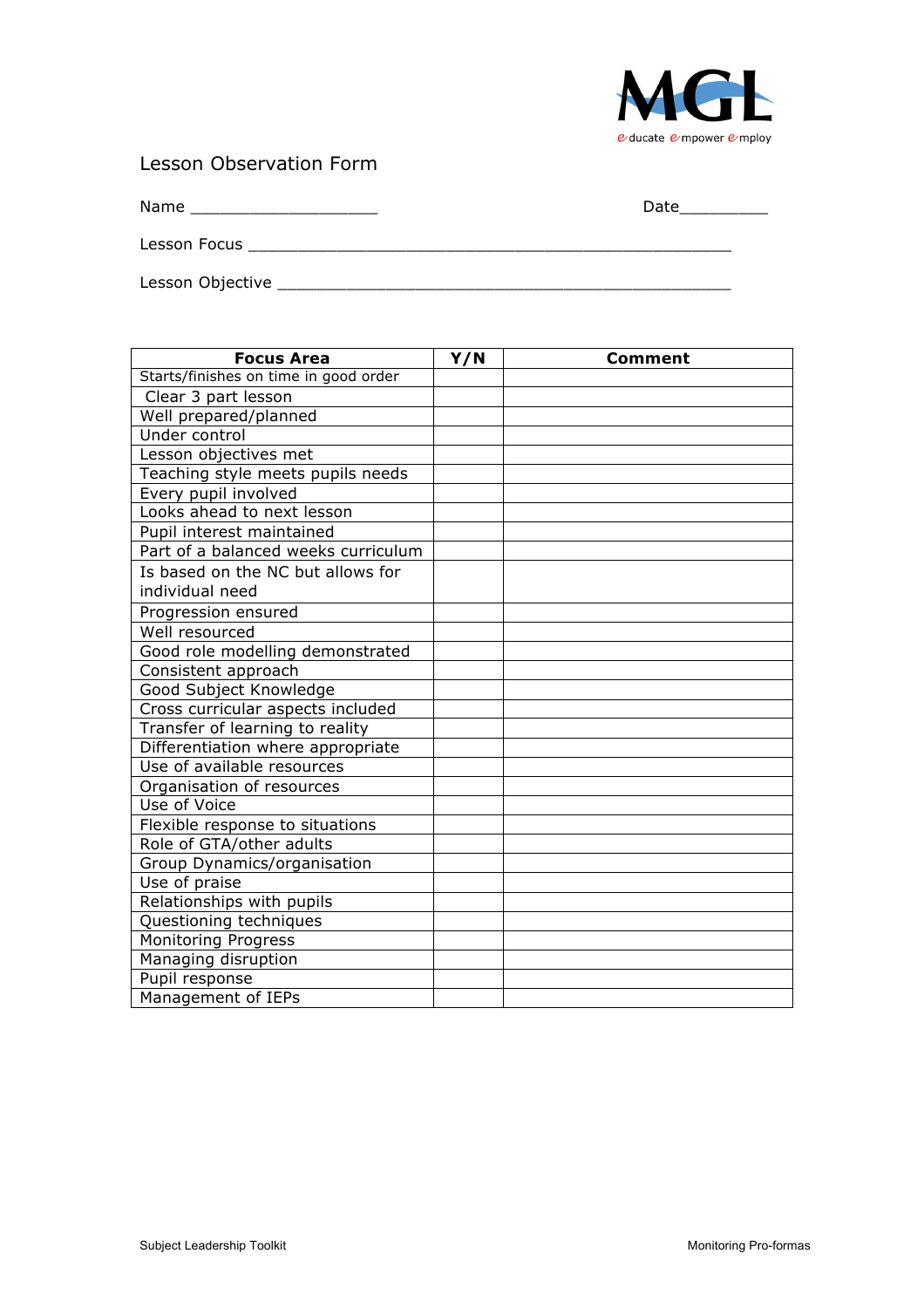

| <b>Summary of Lesson Observation</b> |             |             |
|--------------------------------------|-------------|-------------|
|                                      |             |             |
|                                      |             |             |
|                                      |             |             |
|                                      |             |             |
|                                      |             |             |
|                                      |             |             |
|                                      |             |             |
|                                      |             |             |
|                                      |             |             |
|                                      |             |             |
|                                      |             |             |
|                                      |             |             |
|                                      |             |             |
|                                      |             |             |
| <b>Action Points</b>                 |             | <b>Date</b> |
| $\mathbf{1}$                         |             |             |
| $\overline{\mathbf{2}}$              |             |             |
|                                      |             |             |
| 3                                    |             |             |
|                                      |             |             |
|                                      |             |             |
|                                      |             |             |
|                                      |             |             |
| <b>Review Date:</b>                  |             |             |
| Signed:                              |             |             |
| Teacher                              | Headteacher |             |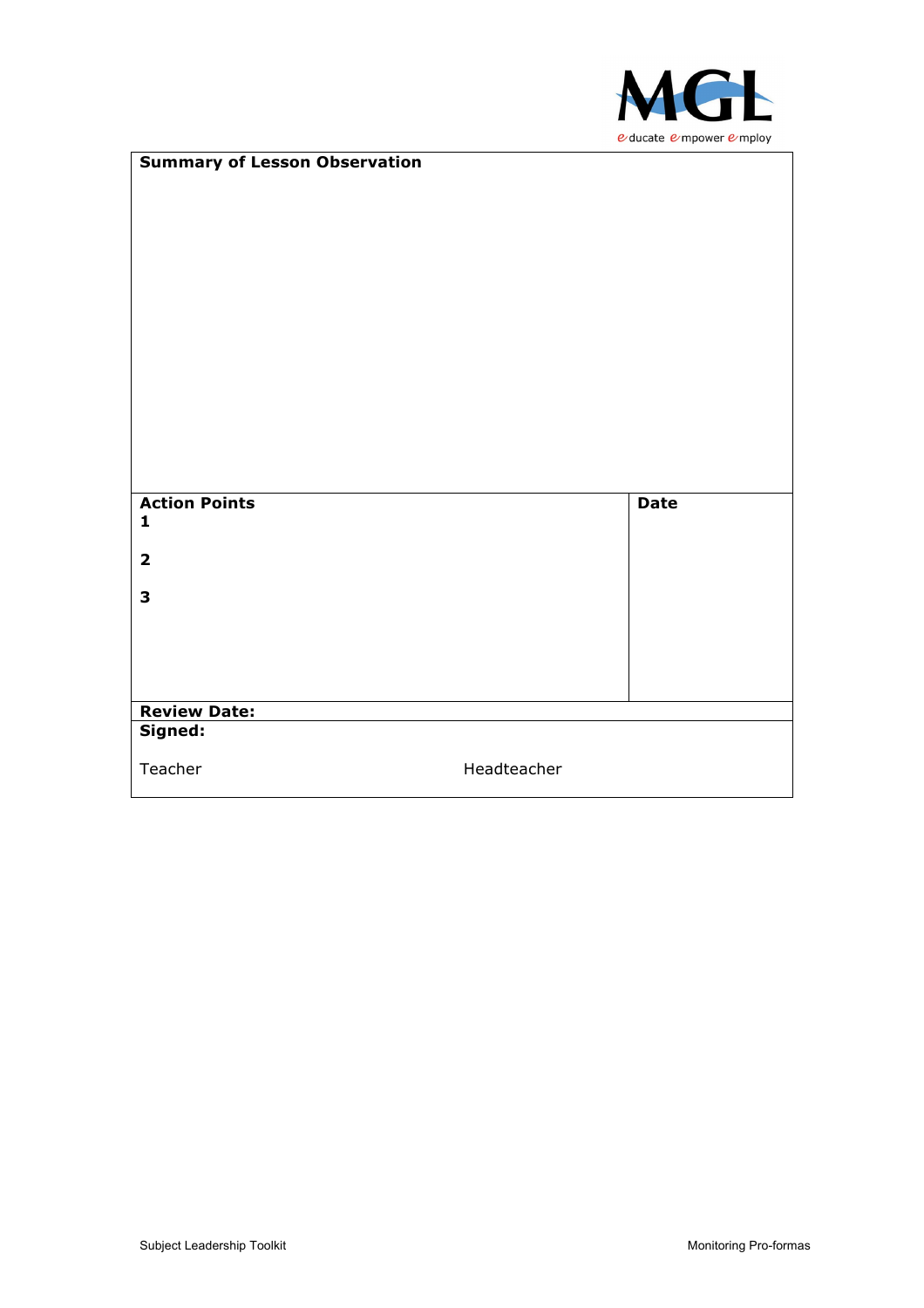

### **Monitoring of Attainment**

#### **Evidence for this should include:**

#### **Lesson observation on agreed focus areas Scrutiny of Medium and Short Term (lesson) planning Scrutiny of Pupils Work Discussions with Pupils about their work**

#### **Pupils' knowledge of Subject, their skill levels and their understanding of the current task**

| <b>Focus</b>                                                                                                                          | <b>Always</b> | <b>Usually</b> | <b>Sometimes</b> | <b>Never</b> |
|---------------------------------------------------------------------------------------------------------------------------------------|---------------|----------------|------------------|--------------|
| Are the pupils able to find things out independently                                                                                  |               |                |                  |              |
| of the teacher's direct supervision?                                                                                                  |               |                |                  |              |
| Are the pupils able to develop their ideas?                                                                                           |               |                |                  |              |
| Are the pupils able to draft and develop their work<br>over time?                                                                     |               |                |                  |              |
| Are the pupils able to share and exchange<br>information with other pupils/teacher?                                                   |               |                |                  |              |
| Do the pupils effectively make decisions about their<br>use of ICT i.e. When, where and what to use?                                  |               |                |                  |              |
| Does the medium term planning meet the National<br>Curriculum requirements of the Programme of<br>Study?                              |               |                |                  |              |
| Is the lesson planning in line to deliver the scheme<br>of work and programme of study?                                               |               |                |                  |              |
| Are the lessons planned well delivered (lesson<br>observation)?                                                                       |               |                |                  |              |
| Are the outcomes in terms of pupils work, in line<br>with what the teacher plans to deliver (Scrutiny of<br>work)?                    |               |                |                  |              |
| Are the pupils able to describe the current activity<br>and explain what and why they are learning about?<br>(Discussion with pupils) |               |                |                  |              |
| Do the children enjoy the subject?                                                                                                    |               |                |                  |              |
| When used in the subject, does ICT enhance the<br>work in that subject?                                                               |               |                |                  |              |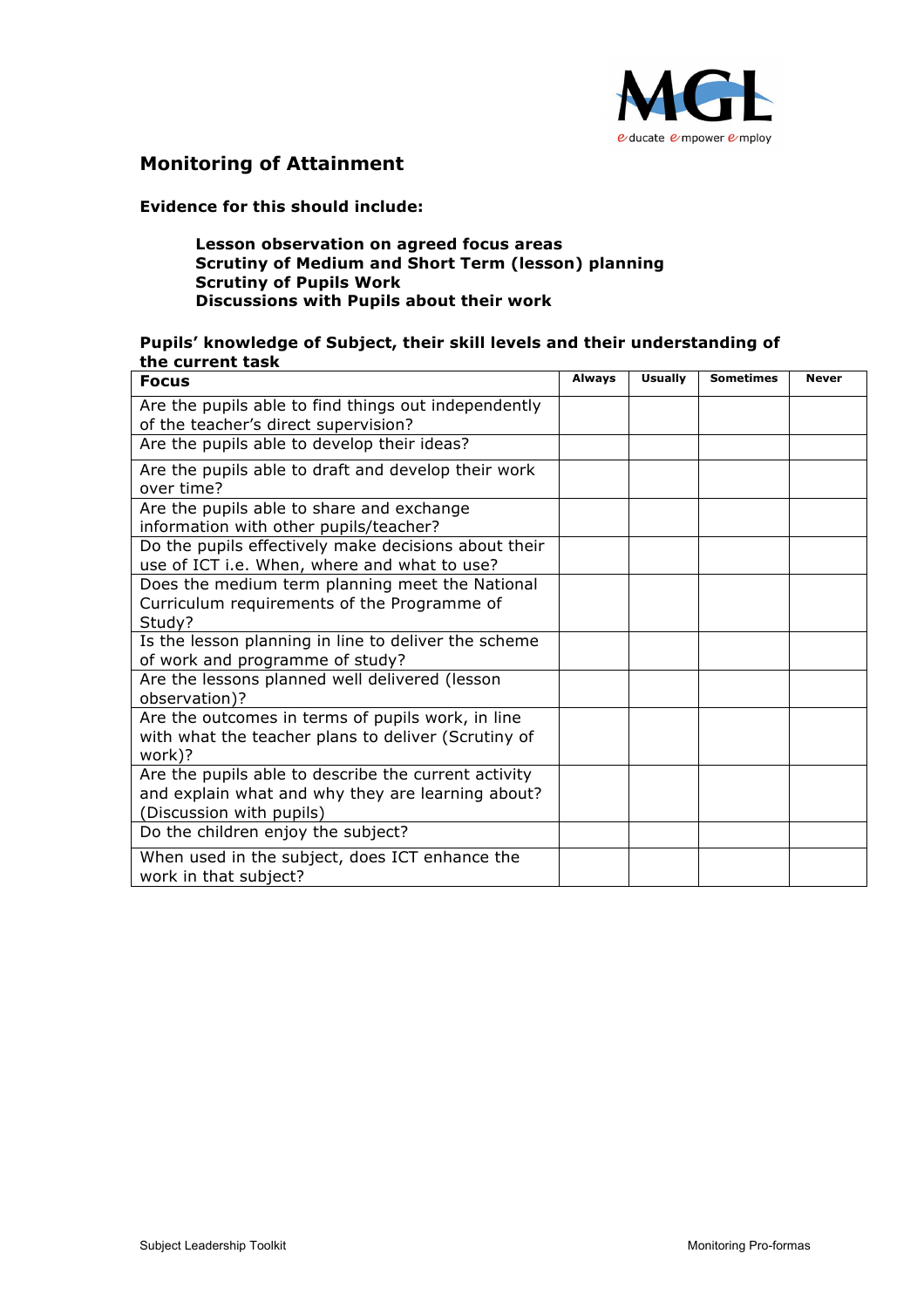

### **Questions to ask when sampling Teachers' Planning**

| <b>Key Questions</b>                    | <b>Always</b> | <b>Usually</b> | <b>Sometimes</b> | <b>Never</b> |
|-----------------------------------------|---------------|----------------|------------------|--------------|
| Is the Medium-term Planning linked to   |               |                |                  |              |
| the NC Scheme of Work?                  |               |                |                  |              |
| Does the Short - term planning seek to  |               |                |                  |              |
| deliver the Medium - term planning?     |               |                |                  |              |
| Is the agreed planning proforma being   |               |                |                  |              |
| used?                                   |               |                |                  |              |
| Are the learning objectives clearly     |               |                |                  |              |
| stated?                                 |               |                |                  |              |
| Are the learning objectives relevant?   |               |                |                  |              |
| Do the plans show clearly how the       |               |                |                  |              |
| learning objectives will be delivered?  |               |                |                  |              |
| Are the planned activities clearly      |               |                |                  |              |
| matched to the learning objective?      |               |                |                  |              |
| Is there differentiation built into the |               |                |                  |              |
| activities?                             |               |                |                  |              |
| Are assessment opportunities and/or key |               |                |                  |              |
| questions clearly stated?               |               |                |                  |              |
| Are the resources appropriate to the    |               |                |                  |              |
| planned delivery?                       |               |                |                  |              |
| Does the planning build on previous     |               |                |                  |              |
| experience?                             |               |                |                  |              |
| Does the planning identify equal-access |               |                |                  |              |
| issues to be managed?                   |               |                |                  |              |
| To what extent does the planning        |               |                |                  |              |
| incorporate cross-curricular learning   |               |                |                  |              |
| opportunities?                          |               |                |                  |              |
| Are Plenary Sessions included in        |               |                |                  |              |
| planning?                               |               |                |                  |              |
| Are issues surrounding SEN IEPs and     |               |                |                  |              |
| additional support/other adults         |               |                |                  |              |
| addressed in planning?                  |               |                |                  |              |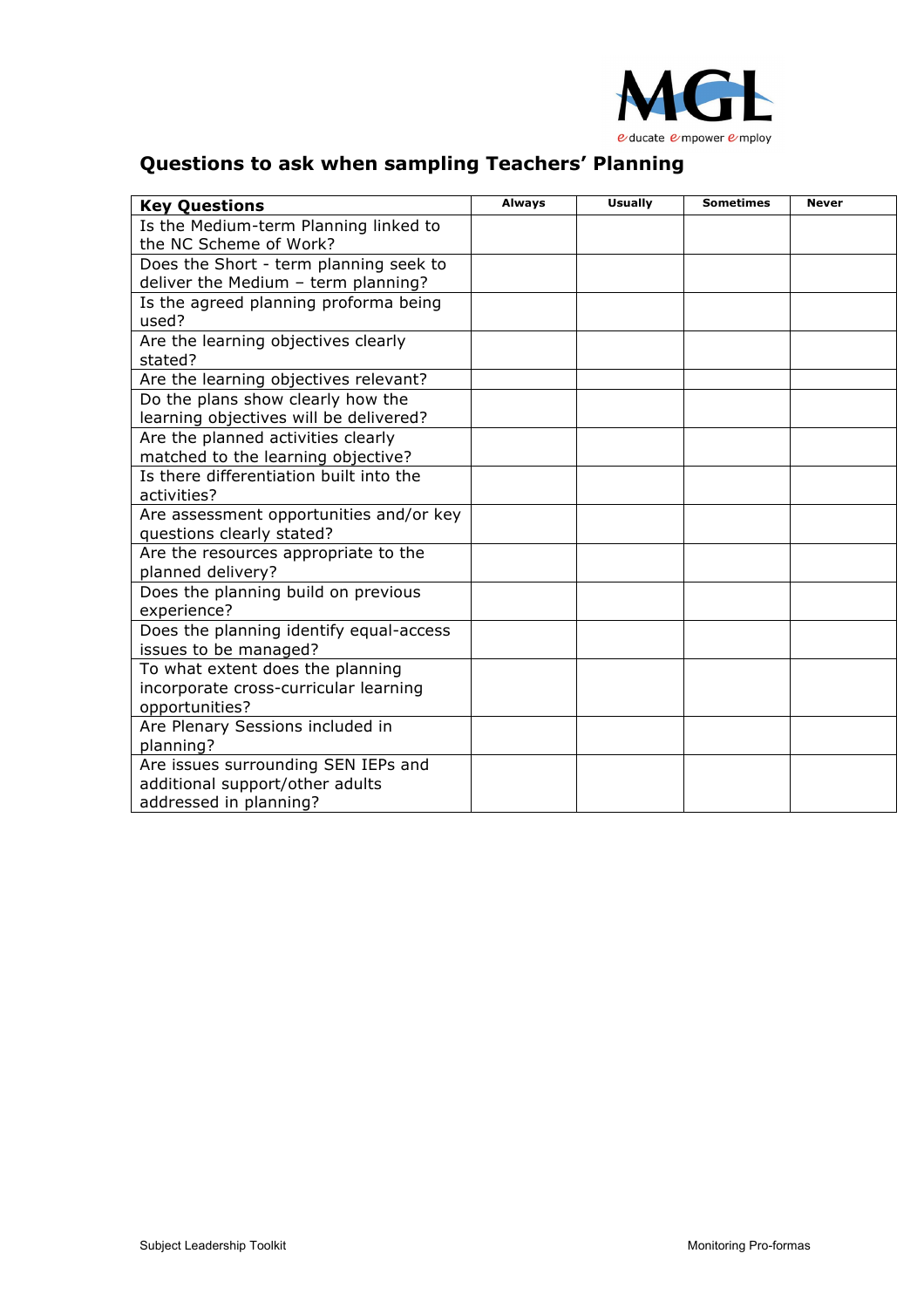

## **Questions to ask when Sampling Children's work**

| Year / Class                                                                                                                                                               | <b>Pupils Sampled</b>                                   |        |                |                  |       |
|----------------------------------------------------------------------------------------------------------------------------------------------------------------------------|---------------------------------------------------------|--------|----------------|------------------|-------|
| <b>Key Questions</b>                                                                                                                                                       |                                                         | Always | <b>Usually</b> | <b>Sometimes</b> | Never |
| Are the children working at a NC level appropriate to<br>their age/ability?                                                                                                |                                                         |        |                |                  |       |
| Does their work reflect the full breadth of the<br>Programmes of Study?                                                                                                    |                                                         |        |                |                  |       |
| Is the work set challenging them?                                                                                                                                          |                                                         |        |                |                  |       |
| shown within the sample?                                                                                                                                                   | Is there a wide range of Subjects skills and knowledge  |        |                |                  |       |
| Year Groups and Key Stages?                                                                                                                                                | Is there evidence of continuity and progression across  |        |                |                  |       |
| within parallel classes in Year Groups?                                                                                                                                    | Is there evidence of parity/disparity of attainment     |        |                |                  |       |
| the work?                                                                                                                                                                  | Are clearly defined objectives evident/reflected within |        |                |                  |       |
| Is there evidence of extension activities providing<br>higher order subject skills?                                                                                        |                                                         |        |                |                  |       |
| Is there evidence that children have used ICT<br>applications/software as identified within the planned<br>scheme of work?                                                 |                                                         |        |                |                  |       |
| Does the work show opportunities for children to<br>develop redraft and modify their work?                                                                                 |                                                         |        |                |                  |       |
| Is there a clear statement regarding context of the<br>work, including the support of adults if relevant?                                                                  |                                                         |        |                |                  |       |
| Is the work annotated/marked/commented on? Has the<br>pupil been encouraged to join in any feedback? Is there<br>appropriate terminology being used with such<br>feedback? |                                                         |        |                |                  |       |
| Is the feedback constructive? Does it involve targets<br>being set?                                                                                                        |                                                         |        |                |                  |       |
| Is the cross curricular nature of tasks clearly evident?                                                                                                                   |                                                         |        |                |                  |       |
| Is there evidence that ICT is involved in the learning<br>process of the subjects?                                                                                         |                                                         |        |                |                  |       |
| Is there progression in the way the subject is<br>developed?                                                                                                               |                                                         |        |                |                  |       |
| Is attainment consistent for the whole Programme of<br>Study                                                                                                               |                                                         |        |                |                  |       |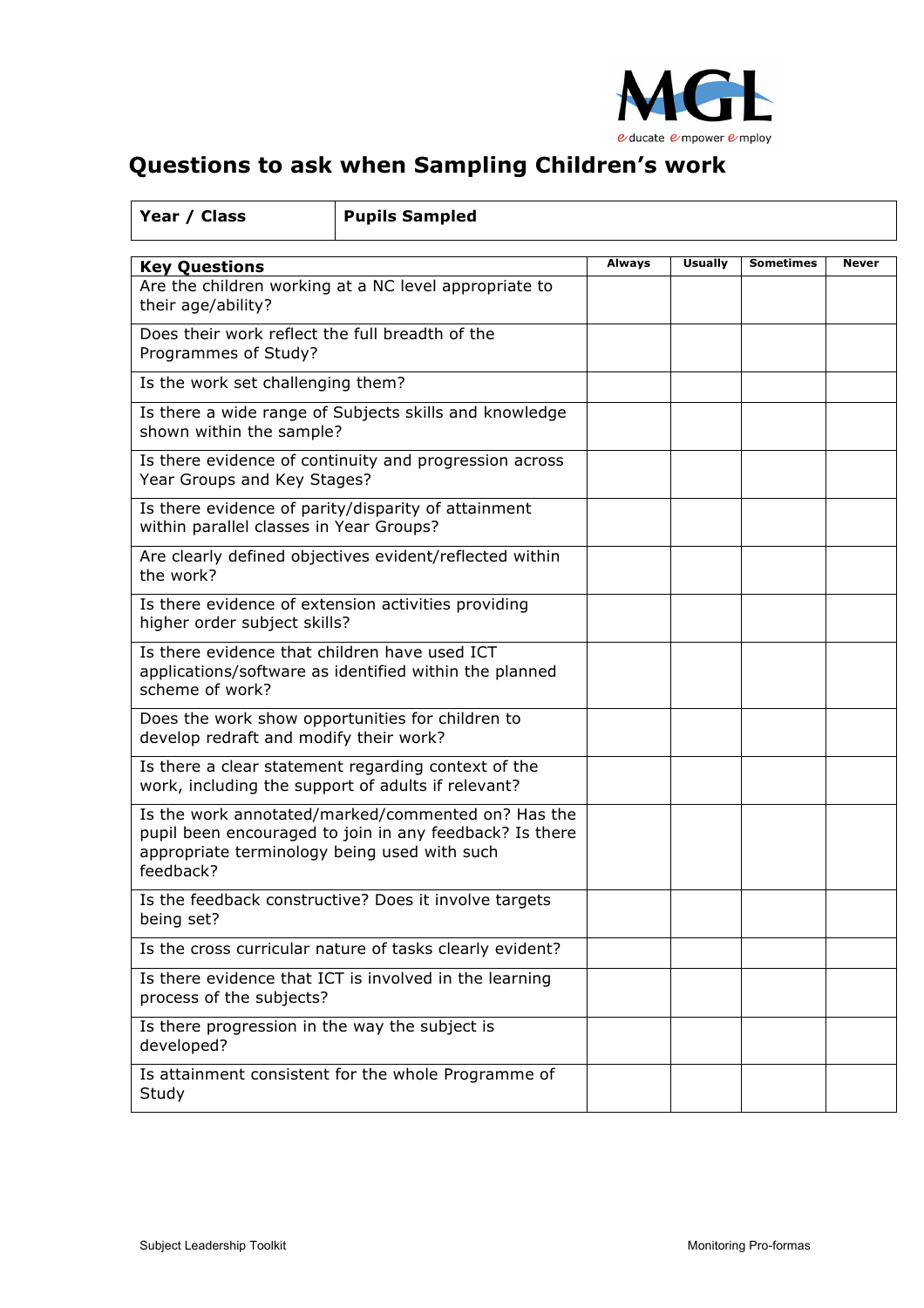

### **Questions to ask when monitoring displays across the school.**

| <b>Ask the Question</b>                                                                                                                                                 |        |         |           |       |
|-------------------------------------------------------------------------------------------------------------------------------------------------------------------------|--------|---------|-----------|-------|
|                                                                                                                                                                         | Always | Usually | Sometimes | Never |
| Is there is a level of pupil<br>involvement in the work on display?                                                                                                     |        |         |           |       |
| Do the displays clearly demonstrate<br>the children's involvement?                                                                                                      |        |         |           |       |
| To what extent have the pupils be in<br>charge of the learning process and<br>how much does the work displayed<br>rely on ready made/<br>computer/electronic resources? |        |         |           |       |
| Do the displays show pupils' skills,<br>knowledge and understanding.                                                                                                    |        |         |           |       |
| Do the displays enhance and<br>reinforce the learning opportunities?                                                                                                    |        |         |           |       |
| Does it show ICT has been used to<br>support and develop subject<br>learning?                                                                                           |        |         |           |       |
| Does the display promote high<br>expectations of pupils'<br>achievement?                                                                                                |        |         |           |       |
| Does the displays illustrate to pupils<br>why work is considered good (e.g. a<br>label saying "this is Level 4 work<br>because                                          |        |         |           |       |
| Do some of the displays promote<br>further learning for pupils, setting<br>further challenges as well as<br>celebrating good work?                                      |        |         |           |       |
| Do displays throughout the school<br>show progression, increasing<br>expectations and processes for<br>pupils?                                                          |        |         |           |       |